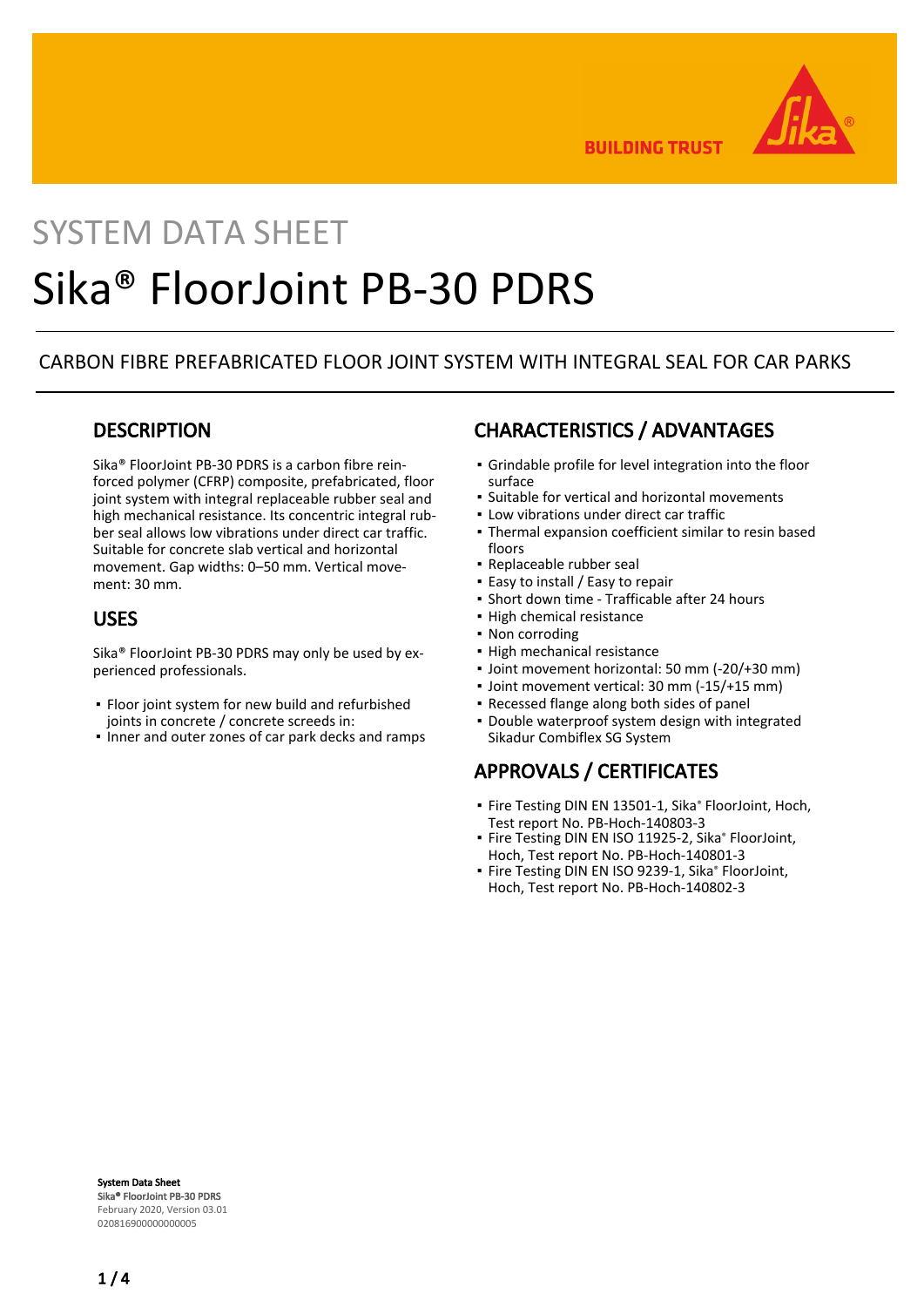#### System Structure Sika® FloorJoint PB-30 PDRS

|                      | 5                                                                                                                                                                   |
|----------------------|---------------------------------------------------------------------------------------------------------------------------------------------------------------------|
| 1. Adhesive          | Sikadur®-30 or Sikadur®-31 CF Nor-                                                                                                                                  |
|                      | mal                                                                                                                                                                 |
| 2. Waterproofing     | Sikadur®-30 or Sikadur®-31 CF Nor-<br>mal + Sikadur® Combiflex® SG-20 M                                                                                             |
| 3. Floor joint panel | Sika <sup>®</sup> FloorJoint PDRS, rubber seal is<br>sealed with Sikabond® TF plus N.<br>(Sika <sup>®</sup> Activator 205 is used to prime<br>the bonding surfaces) |
| 4. Wearing course    | Sikafloor®-156/161 primer + Sika-<br>floor®-375 resin broadcast in excess<br>with quartz sand                                                                       |
| 5. Top coat          | Sikafloor®-359 N                                                                                                                                                    |
| Joint Panel          | Carbon fibre reinforced polymer                                                                                                                                     |
| Seal                 | Rubber                                                                                                                                                              |

# TECHNICAL INFORMATION

Composition

| <b>Chemical Resistance</b><br>formation. |                                                                                                                                                                                                                                                                                                                                                                                                                                        | Resistant to many chemicals. Contact Sika Technical Services for specific in-                                                                                                                                                                                                                                                                                                                                                                            |
|------------------------------------------|----------------------------------------------------------------------------------------------------------------------------------------------------------------------------------------------------------------------------------------------------------------------------------------------------------------------------------------------------------------------------------------------------------------------------------------|----------------------------------------------------------------------------------------------------------------------------------------------------------------------------------------------------------------------------------------------------------------------------------------------------------------------------------------------------------------------------------------------------------------------------------------------------------|
| Joint Design                             | Maximum gap width $1$ :                                                                                                                                                                                                                                                                                                                                                                                                                | 50 mm                                                                                                                                                                                                                                                                                                                                                                                                                                                    |
|                                          | Positive horizontal joint movement <sup>2</sup> : +30 mm                                                                                                                                                                                                                                                                                                                                                                               |                                                                                                                                                                                                                                                                                                                                                                                                                                                          |
|                                          | Negative horizontal joint movement <sup>3</sup> -20 mm                                                                                                                                                                                                                                                                                                                                                                                 |                                                                                                                                                                                                                                                                                                                                                                                                                                                          |
|                                          | Positive vertical joint movement <sup>4</sup> :                                                                                                                                                                                                                                                                                                                                                                                        | $+15$ mm                                                                                                                                                                                                                                                                                                                                                                                                                                                 |
|                                          | Negative vertical joint movement <sup>5</sup> :                                                                                                                                                                                                                                                                                                                                                                                        | $-15$ mm                                                                                                                                                                                                                                                                                                                                                                                                                                                 |
|                                          | 1. Width of the gap in the concrete below Sika® FloorJoint PDRS during installation.<br>width during installation of Sika® FloorJoint PDRS.<br>al width during installation of Sika® FloorJoint PDRS.<br>during installation of Sika® FloorJoint PDRS.<br>during installation of Sika® FloorJoint PDRS.<br>Note: To provide a waterproof joint, first, install Sikadur® Combiflex® SG<br>System below the Sika® FloorJoint PB-30 PDRS. | 2. Positive horizontal joint movement is the amount the gap can horizontally open, compared to its origina<br>3. Negative horizontal joint movement is the amount the gap can horizontally close, compared to its origin-<br>4. Positive vertical joint movement is the amount the gap can vertically open, compared to its original gap<br>5. Negative vertical joint movement is the amount the gap can vertically close, compared to its original gap |

System Data Sheet Sika® FloorJoint PB-30 PDRS February 2020, Version 03.01 020816900000000005



**BUILDING TRUST**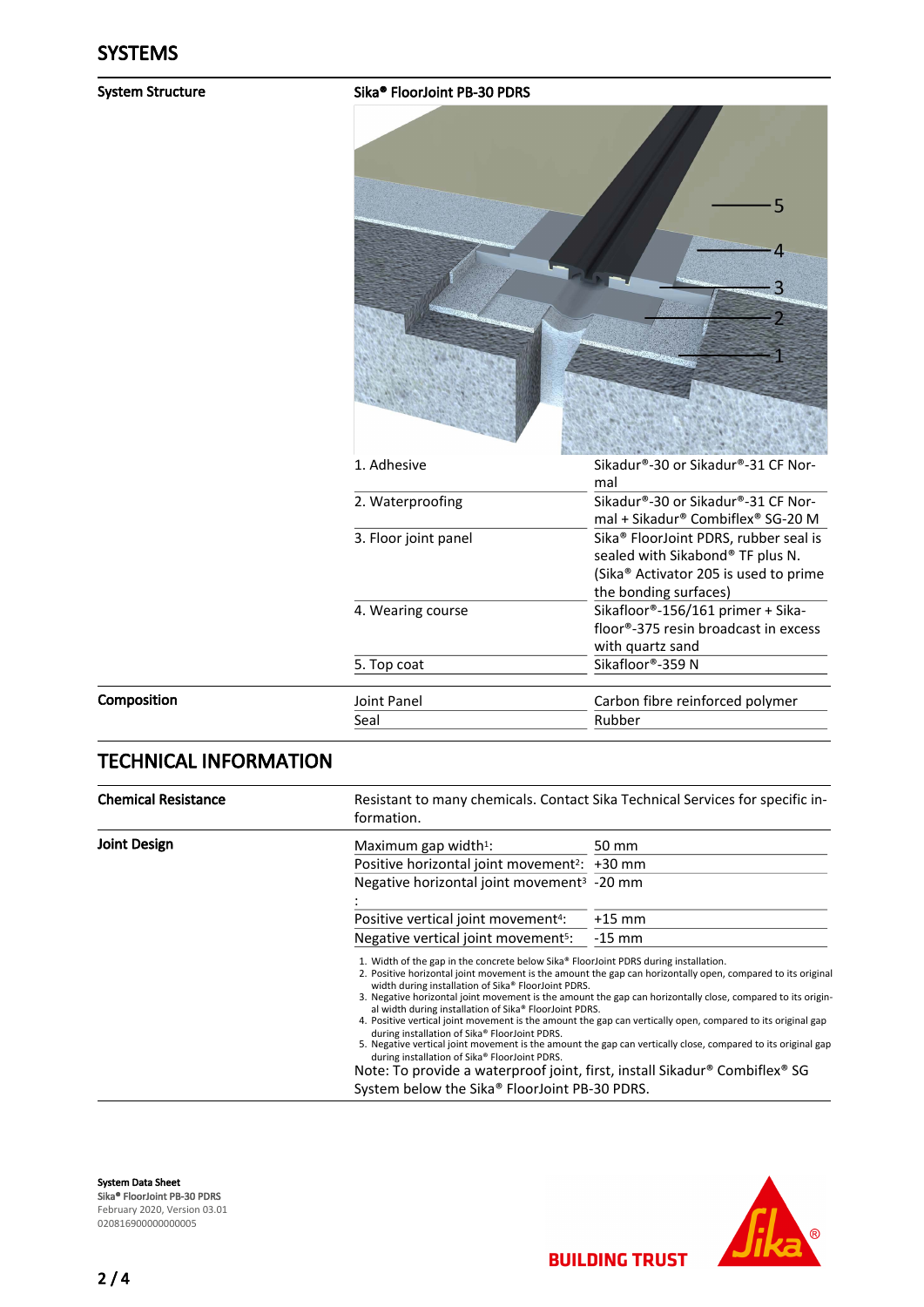**Consumption** 

| Component         | Product                              | Consumption                          |
|-------------------|--------------------------------------|--------------------------------------|
| Adhesive          | Sikadur®-30 or                       | ~3-5 kg/linear metre                 |
|                   | Sikadur®-31 CF Normal                | (depending on the cut-<br>out depth) |
| Waterproofing     | Sikadur®-30 or                       | Adhesive: ~1,2 kg/linear             |
|                   | Sikadur®-31 CF Normal                | metre;                               |
|                   | $\ddot{}$                            | Combiflex tape: 1 m/lin-             |
|                   | Sikadur® Combiflex®                  | ear metre                            |
|                   | SG-20 M                              |                                      |
| Floor joint panel | Sika <sup>®</sup> Floor Joint PDRS + | 1 panel = two pieces of              |
|                   | Rubber Seal gummed                   | polymer panels + rub-                |
|                   | up with                              | ber seal: 1,2 m.                     |
|                   | Sikabond® TF plus N                  | ~70 g/linear meter                   |
| Activator         | Sika <sup>®</sup> Activator 205 is   | ~5 g/linear meter                    |
|                   | used to prime the panel              |                                      |
|                   | and the back side of the             |                                      |
|                   | rubber seal                          |                                      |
| Primer            | Sikafloor®-156/161                   | $^{\sim}$ 0,3–0,5 kg/m <sup>2</sup>  |
| Wearing course    | Sikafloor®-375,                      | $~^{\sim}$ 1,5-1,8 kg/m <sup>2</sup> |
| Quartz sand       | <b>Broadcast inexcess</b>            | $^{\sim}$ 4,0-6,0 kg/m <sup>2</sup>  |
|                   | $0,7-1,2$ mm <sup>*</sup>            |                                      |
| Top coat          | Sikafloor®-359 N                     | $^{\sim}$ 0,9 kg/m <sup>2</sup>      |

\* Alternative option 0,4–0,8 mm granulometry at the respective coverage rate of the top coat. Refer to the top coat individual Product Data Sheet.

These figures are theoretical and do not allow for any additional material due to surface porosity, surface profile, variations in level or wastage etc.

Waiting Time / Overcoating Before grinding and applying Sikafloor®-375 on Sikadur®-30/-31 CF Normal + Sika®-FloorJoint PDRS allow:

| Substrate Temperature Minimum |          | Maximum |
|-------------------------------|----------|---------|
| $+10 °C$                      | 24 hours | 14 days |
| $+20 °C$                      | 12 hours | 10 days |
| $+30 °C$                      | 8 hours  | 7 days  |
|                               |          |         |

Before grinding and applying Sikafloor®-359 N on Sikafloor®-375 allow:

| Substrate Temperature Minimum |          | <b>Maximum</b> |
|-------------------------------|----------|----------------|
| +10 °C                        | 24 hours | 48 hours       |
| +20 °C                        | 15 hours | 24 hours       |
| +30 °C                        | 8 hours  | 16 hours       |
|                               |          |                |

Times are approximate and will be affected by changing ambient conditions particularly temperature and relative humidity.

| <b>Applied Product Ready for Use</b> | Temperature | <b>Foot Traffic</b> | Light Traffic | <b>Full Cure</b> |
|--------------------------------------|-------------|---------------------|---------------|------------------|
|                                      | $+10 °C$    | 24 hours            | 72 hours      | 7 davs           |
|                                      | $+20 °C$    | 12 hours            | 30 hours      | 5 days           |
|                                      | $+30 °C$    | 5 hours             | 24 hours      | 4 davs           |

Times are approximate and will be affected by changing ambient conditions particularly temperature and relative humidity.

**BUILDING TRUST** 

#### PRODUCT INFORMATION

| Packaging                 | Refer to individual Product Data Sheet. |
|---------------------------|-----------------------------------------|
| <b>Shelf life</b>         | Refer to individual Product Data Sheet. |
| <b>Storage conditions</b> | Refer to individual Product Data Sheet. |

System Data Sheet Sika® FloorJoint PB-30 PDRS February 2020, Version 03.01 020816900000000005